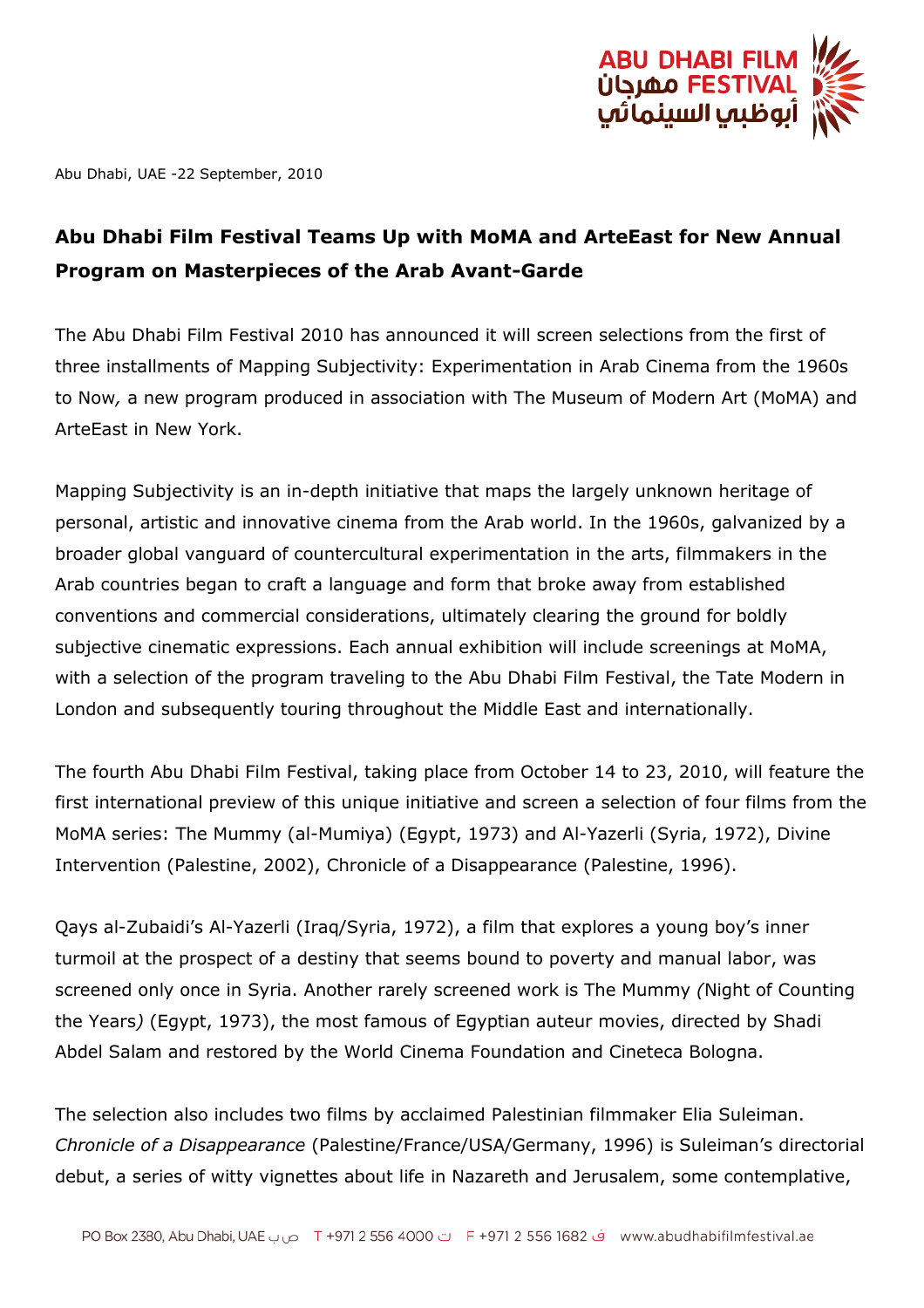

others laced with satirical humor, which has been widely compared with work by Jacques Tati. *Divine Intervention* (Palestine/France/Morocco, 2002) is the first ever Palestinian film to enter competition in Cannes and follows several interrelated characters in Nazareth, the West Bank, and Jerusalem as they struggle to maintain a veneer of normality.

"This important new project promises remarkable insights into the past, present and future of experimentation in Arab film and we are thrilled to present parts of it at the Festival. It offers audiences an opportunity to discover that, contrary to popular belief, radical and artistic films have been a part of Arab cinema for decades. That these films can be screened in Abu Dhabi is testament to the region's increasing openness to and curiosity about such works," says Peter Scarlet, Executive Director of the Abu Dhabi Film Festival.

"Unconventional, non-commercial films have long been neglected in this region, as the widespread lack of funding for production, archives and research proves. But in Abu Dhabi it is now seen as essential to preserve a broad range of seminal cultural goods for future generations, which is why we wanted to get involved in this exciting project," commented Project Director at Abu Dhabi Authority for Culture and Heritage Eissa Saif Rashed Al Mazrouei.

Mapping Subjectivity is a collaboration between The Museum of Modern Art and ArteEast, and is organized by Jytte Jensen, Curator, Department of Film, The Museum of Modern Art, and Rasha Salti, Curator and Artistic Director, ArteEast.

"Much of the daring and formally challenging filmmaking at work today in the Arab world has its roots—both acknowledged and not—in this pioneering drive to experiment with narrative, representation, and the production of images," says Ms. Jensen. "Together, these films are sure to inspire new ways of thinking about and appreciating modernity in art and cinema from the Arab world."

"Three years of research have gone into making this program possible," says Rasha Salti, who is also a programmer at the Abu Dhabi Film Festival. "It will not only instigate a rewriting of film history, but give contemporary and emerging filmmakers the strength to continue taking risks, artistically and politically."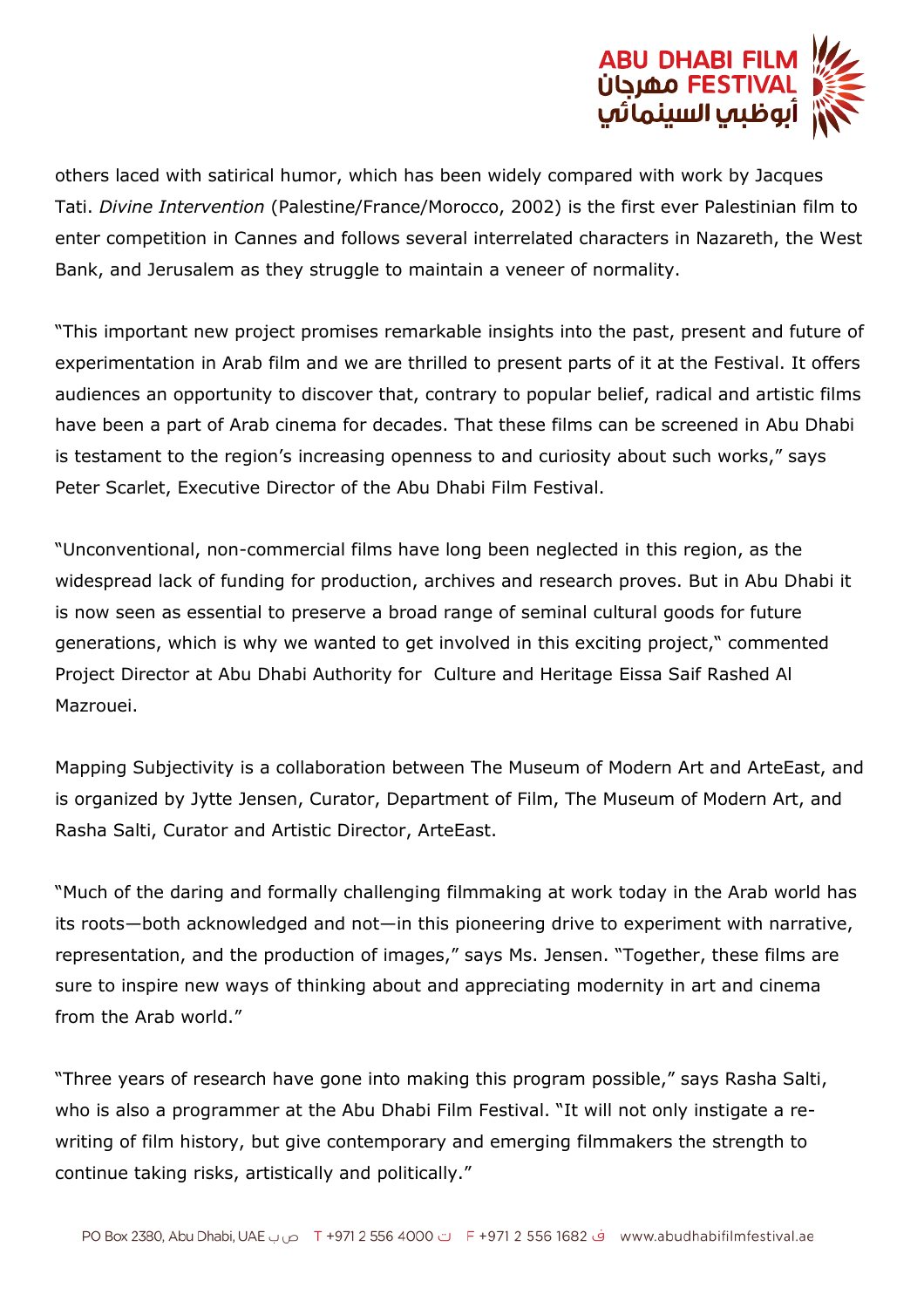

The Abu Dhabi Film Festival provided support and funding for two of the more recent films to be shown in New York. Maher Abi Samra's Sheoeyin Kenna (We Were Communists) (Lebanon, 2009) was screened by the Festival as a work in progress and Mina' al-Thakira (Port of Memory) (Palestine/Germany/France/UAE, 2009), written and directed by Kamal Aljafari, world premiered at the Festival last year. Both follow in the footsteps of their predecessors by pushing the boundaries of filmmaking.

Mapping Subjectivity will run at MoMA from October 28 to November 22, 2010.